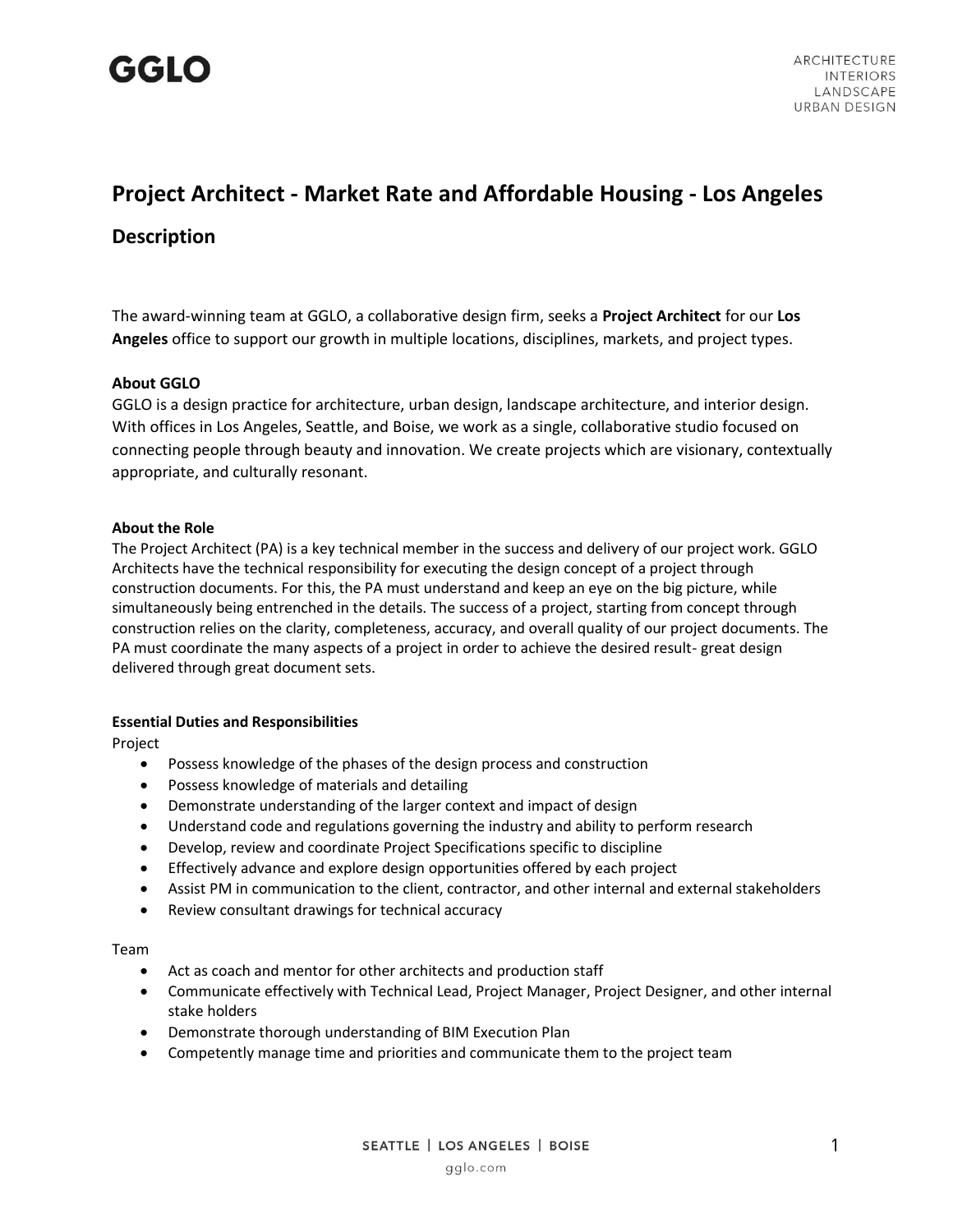## GGLO

Individual

- Effectively perform work requiring independent judgment and problem solving
- Demonstrate the utilization of clear and open process for solving problems
- Develop a complete understanding of GGLO quality management process and procedures
- Understand the implications and timing of overall project schedule with ability to guide the production team according to that schedule

### **About You**

Professional Knowledge & Experience

- Experience in one of GGLO's core markets: Wood frame, multifamily, mixed-use, Type I and Type II construction
- Able to organize and oversee the work of others
- Able to coordinate and manage a consultant team
- Experience with funding structures specific to affordable housing

### Technical Expertise

- Understand major building systems, detailing, and constructability
- Responsible for understanding the applicable codes specific to discipline; Building Code, Land use, Zoning, Accessibility, Energy, etc.
- A high level of proficiency in the software being used, including Revit, Vision, AutoCAD, Adobe Creative Suite, and SketchUp
- Understanding of how to solve unusual or complex issues
- Knowledge and understanding of Sustainable programs and goals
- Ability to hand draft and draw freehand

### **Requirements**

- Licensed Architect in California
- 10+ years' experience in a professional design office setting with a focus in multifamily projects
- Market Rate and/or Affordable Housing experience in Los Angeles
- Deep knowledge of the City of Los Angeles processes
- Demonstrated proficiency with Revit, Adobe Creative Suite, Microsoft Office Suite, and other design delivery tools
- Understanding of all aspects and phases of the architectural production process, major building systems, detailing, and constructability
- Ability to understand best practices associated with technical implications of design decisions
- Experience in the production of quality construction documents and directing other production staff and consultant teams in the preparation of those documents
- Current authorization to work in the United States

### **Why GGLO?**

We offer an exciting team-oriented design environment where employees are challenged to bring their best creative spirit to their work. Our workplace is respectful and diverse, with teams that thrive on engagement, learning and innovation. We take great pride in working together to deliver the highest-quality design